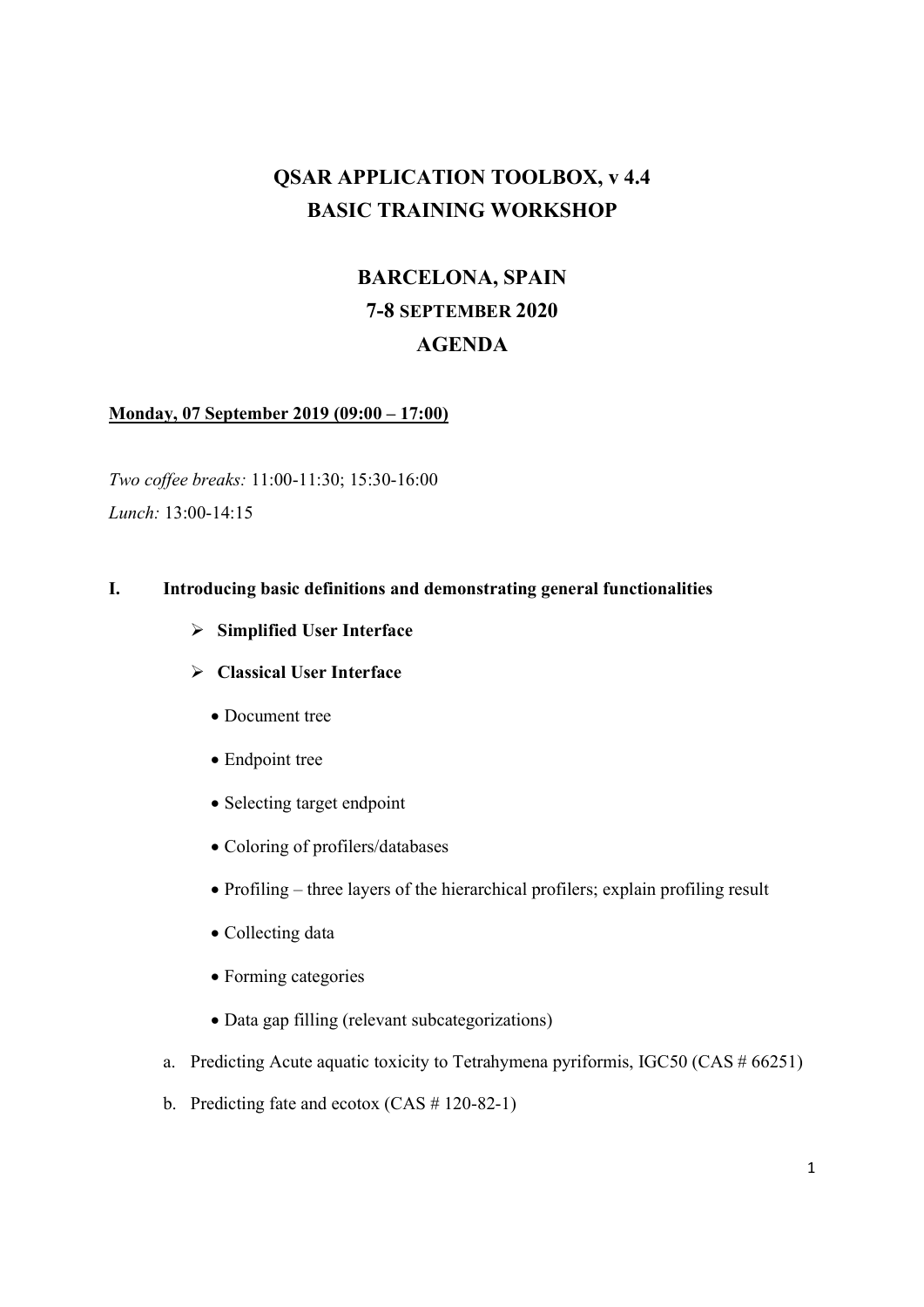- Bioconcentration factor BCF; Cyprinus carpio, 56 days;
- Biodegradation (BOD, 301C, 28d)
- Acute aquatic toxicity (Pimephales promelas, LC50, 96 h)

#### II. Alert performance and its application – Part I

- a. Identifying alerts that could be assumed as SARs
- b. Category formation in case of multiple mechanisms in parent
- c. Identifying conservative alerts

## Examples:

- 1) Identification of "SAR" alerts SS, EC3 CAS # 3934-20-1
- 2) Multiple mechanisms in parent
	- Skin Sensitization CAS # 366448-53-5
	- Ames +S9 CAS# 60784-46-5
	- Identification of "conservative" profilers Gene mutation CAS # 98-01-1

#### III. Prediction report

- a. Three layers of the report only prediction layer to be shown  $(CAS \# 98-01-1)$
- b. Table with experimental mutagenicity data